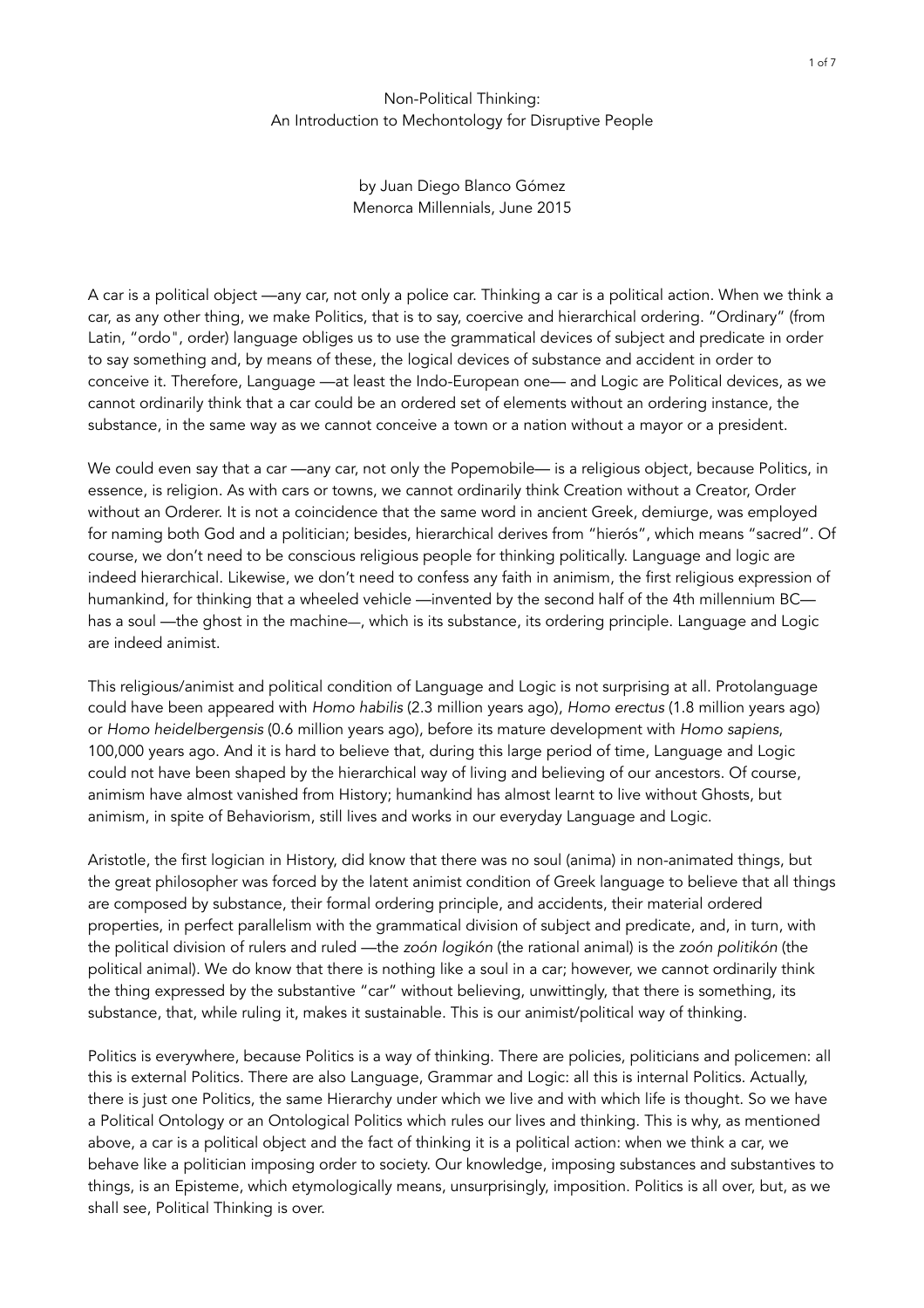Now, let's take a taxi —it is only a metaphor. It is not hard to deduce that, if a car is already a political object, a taxi is a hyper-political thing, and that if thinking a car is already a political action, thinking a taxi is a hyper-political deed. Certainly, a taxi is a car and all that could be thought and said from the latter can be thought and said of the former. We also face here the same Politics, the same unconscious animism: there is a substance/soul in what is called "taxi" which makes the taxi an ordered set of elements. Nevertheless, a taxi is more than a car. Cars were used by people for millenniums in order to carry passengers. Taxis only appear when cars were licensed by political power to function as such, as it seems to have happened in both London and Paris in the early 17th century.

The first taxi rank appeared in London in 1636, but it was only possible because, one year before, the "Hackney Carriage Act" was passed by Parliament to legalize the service. A further "Ordinance for the Regulation of Hackney-Coachmen in London and the places adjacent" was approved in 1654 and the first hackney-carriage license were issued in 1662. A taxi is not simply a car; it is a hyper-political substance imposed to the political substance of a car. What makes a taxi be a taxi? It is just its license, the second political "soul" which overlaps the first political "soul" of the car. Of course, the counterpart of the license is the "tax" that the taxi owner or driver must pay to the political power. Oddly enough, "tax" means both charge and order, like in "taxonomy", the very realm of Politics.

At that time, ordinary Language and Logic continued to be, invariably, substantialist and therefore animist. Notwithstanding, Philosophy, namely, extra-ordinary Language and Logic, shifted from ancient Realism to modern Nominalism and its sundry versions (Empiricism, Rationalism, Idealism). Realism stated that substances are real as they are in the things themselves. On the contrary, Nominalism stated that substances are only the names with which we identify things. Animism, nominalists said, was wrong: there is no any inherent ordering principle, "soul" or substance in the objects of consciousness; it is consciousness itself the ordering, the political principle. Obviously, Politics also became nominalist: a taxi is not a taxi; it is only a car, named as a taxi, stated as a taxi.

This statement on the taxi is inseparable from the State, the new form of social organization which appears at the age of Nominalism. The State is the great and only "stater" in society. A taxi is what is named as such by the State. From the ancient slavery, when the life of the slave belonged to the master, and from the medieval serfdom, when the property of the vassal belonged to the lord, society shifted to the modern tax system, by means of which neither life nor property, too much realistic, belonged to the State, but something more nominalistic, people's time, when this time is declared as public by the State. The State works exactly as God for Protestantism, well known as a nominalistic theology: no man is saved, only declared as saved by God.

Once again, it is not just a coincidence: the new State is founded in the divine and absolute, hierarchical power of the Monarch, a power which is, above all, the nominalistic power of declaring that something is good because is legal —not legal because is good— or that a car is a taxi, not because it is a car that can be used as a taxi, but because it is licensed as a taxi, in a perfect tautology. The animist/political condition of ordinary Language and Logic became an extraordinary theological-political ordering device. The substance is no longer inside things; it is given by a godlike Authority in the very act of granting authorization. Thomas Hobbes, who mocked Aristotelianism all his life, had to consider that "a Commonwealth without sovereign power is but a word without substance and cannot stand".

If Politics was everywhere because it already was a way of thinking, now, by means of the State, this way of thinking turns into a hyper-political conception of life. On top of the Dictionary, which defines things as cars, appears the Law as a Super-dictionary, which re-defines cars as taxis. In the same way, the old Political Ontology shifted to a Hyper-Political Ontology or a Hyper-Ontological Politics, in which the substance, explicitly identified as the Ruler, "predicates" the predicates, identified as the citizens, the ruled. A giant Administration, regulating and redefining everything, began to work as a net. In fact, it was the first network. However, a few centuries later, Politics is going to discover that a new network could defeat it.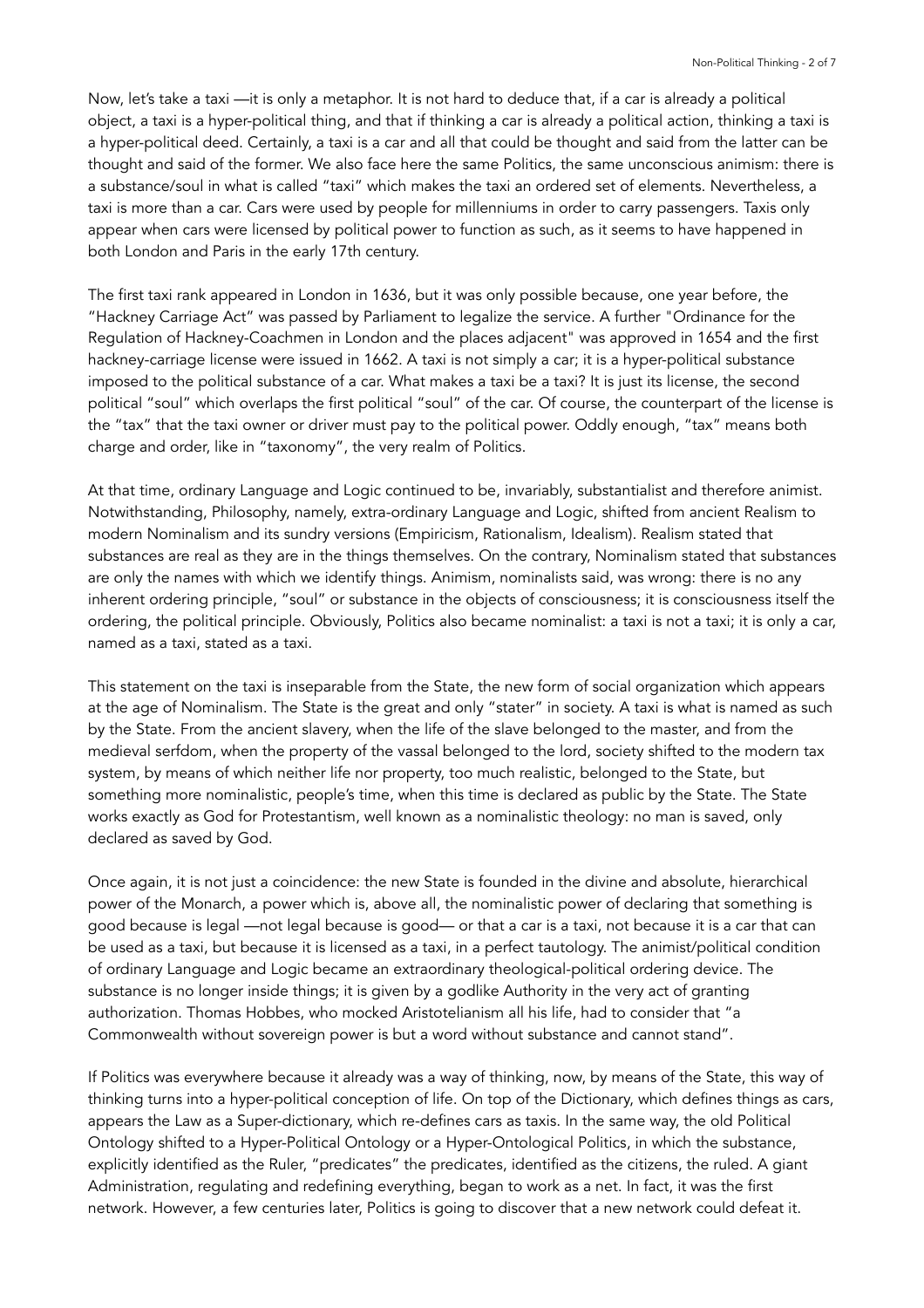Let's leave the taxi and let's take an Uber car —another metaphor. A taxi is, from its very beginning, a hyperpolitical car, regardless of its current degree of regulation. Apart from its political condition as a car, dictated by Language and Logic, we cannot ordinarily think that a taxi could be a taxi without an ordering instance, Politics, the new Substance, in the same way as we cannot ordinarily think order without an ordering instance, an Ordinance. But now there exists Uber (and a bunch of Uber-like companies), whose cars —for the moment, not UberPop/UberPool cars— could be conceived, for the first time in History, as para-political objects, requiring from us, consequently, a para-political Thinking in order to fittingly understand them. A Uber car is not a taxi, since it (or its service) is not dictated as such by the State, and hence it is para-political.

Not being a taxi, one is tempted to call a Uber car a parataxis —a well known literary technique consisting of insubordination to subordination: "Veni, vidi, vici". And the social clash was unavoidable: since 2009, when it was founded, Uber's story, alongside its success, is a worldwide story of conflicts around a crucial issue: license, that is to say, Politics. Street hails or not, metered fares or not, safety or unsafety, the conflict is simply political: a car that works like a taxi but is not named as such by politicians —significantly, in 2011 Uber had to remove "cab" from its former brand name because "cab" was already politically sanctioned. Uber, *de facto*, has begun to work like the State, auto-licensing, ordering transportation by means of its own substance, a new substance, a new network.

Working in net like a taxi: Uber shows us that the old paradigms of Realism and Nominalism have been substituted by Networkism. As we know, ordinary Language and Logic are not able to not be animist, but Philosophy has finally learnt from Physics that beyond the properties and behaviors of things there is nothing like a substance that makes them sustainable. Mass, volume and density, for example, work like substances one for each other, in a circular and mutual inter-definition. Things have no substance; things are auto-referential systems, namely, networks. The substance is the network. Patently, Uber could not exist without the Net, but Net, in turn, could not exist without this thinking revolution of Networkism and all its variations: System Theory and Emergentism, Chaos Theory, Connectionism and Network Science.

Facing the vertical and substantialist ordering of Politics, the new thinking paradigm points to reality as a horizontal, non-substantialist and self-ordering network of nodes and links, from atoms to civilizations: emerging self-regulating systems, biochemical order out of chaos, mind as interlinked non-mental units, social adaptive systems, collective intelligence, scale-free networks… Politics encounters Para-Politics; taxis, Uber. The network of taxis vertically sustained by the State collides with the network of Uber cars horizontally sustained by the network itself. An Uber car is not simply a pre-political car used as a taxi; it is a para-political car, freed from the old political network thanks to a new, para-political network. Politics is simply aristocracy —by birth or poll, lifelong or temporary; Para-Politics is simply democracy.

The relationship between Networkism and Materialism is not negligible. Sharing the world with religious and spiritualistic cultures and individuals, Networkism seems the first global irreligious and materialistic Philosophy in the history of humanity, since it seems that there is no need of any Transcendence to produce or explain "order". Order is immanent: in spite of the remaining substantialism of ordinary Language and Logic, we can think an ordered set of elements without an ordering instance, Order without and Orderer, Creation without a Creator. Autopoiesis, one of the networkist key concepts, challenges Poiesis —the creation of God. Clearly, this religious "crisis" echoes the incipient political crisis nowadays. Uber is just one of its heresies: a para-political order challenging the transcendent, "sacred" order of Politics.

The Networkist revolution is so deep that Ontology should be replaced by a Diktyology —from Greek "dictyon", mesh. Ontology, political or hyper-political, focuses on things as substances, treating their properties, actions and relations as subordinate to substance. Networkism, on the contrary, focuses on nodes and links, the new substances and accidents, with no subordination; this is its democracy, its Para-Politics. But Politics survives in Para-Politics. What could happen if nodes and links, denying the old inequality, were not equal, but in a very different sense? Political Thinking will never understand its defeat.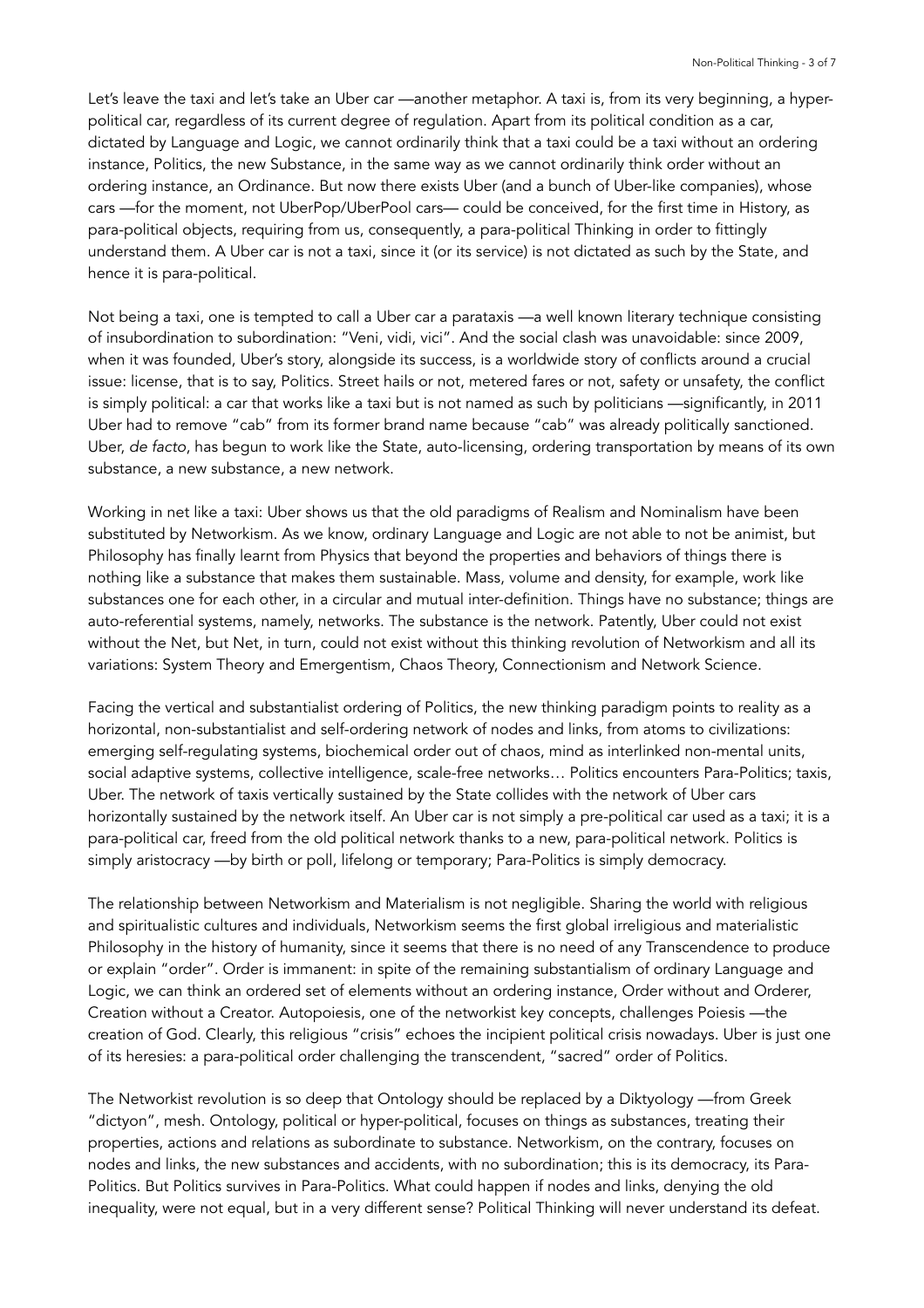And now, a final metaphor: let's leave the Uber para-taxi and let's take a blablacar. After the political car, the hyper-political taxi and the para-political ubercar, we have the non-political or me-political blablacar —from Greek "me", which means "non". Of course, a blablacar is still a car and thus a political thing, according to ordinary Language and Logic, as repeated so many times. However, as opposed to an ubercar, a blablacar is me-political and not only para-political. Blablacar is not a rival for State, like Uber; it is an alien to State. It does not compete against Politics; its is just indifferent to Politics. Blablacar (like another clump of similar companies or services, such as UberPop or UberPools), shifting from ride-sourcing to ride-sharing, unfolds a true me-political social action, which invites us to think in me-political terms.

Again, one would be tempted to call "metaxi" a blablacar, but it sounds like either ridiculous —Metaxa is a Greek brandy— or offensive —Metaxism was the Greek version of Fascism. In any case, a blablacar is a nontaxi that works like a taxi. Since its foundation in 2006, this ride-sharing platform facilitates the conversion of any driver in a passenger carrier by simply sharing rides. Politics, obviously, has nothing to do with it. Blablabar does not compete, like Uber, for being a licenser, an auto-licenser; license is simply pointless. Blablacar is achromatic, or rather coloring, not falling under the grayscale (White-Gray-Black) economicpolitical gradient. The Networkism of Uber is still political; truly, it is not the taxi which makes the rides, but network nodes still make them. Blablacar, on the contrary, is me-political: the rides make the network.

Networkism is yet burdened with Ontology and hence with Politics, as it still thinks in terms of subjects/ substances and predicates/accidents. Certainly, nodes and links become equal, with no subordination, since a network is in fact the inter-dependency of both nodes and links; nonetheless, for Networkism nodes are seeing as link-makers. Anyhow, there is another version of Networkism, which we may call Relationism, which maintains strictly the opposite: nodes and links are equal, but links are node-makers. The tip of the iceberg of this Relationism is the Actor Network Theory, which, criticizing the anthropocentric vision of social networks, claims for the radical equality of humans and non-humans, focusing on their mutual "translations", the genuine kernel of networking. Blablacar is just a ride translation system.

The underwater portion of the iceberg of Relationism are two theories, by Alfred North Whitehead and Gilbert Simondon, which are still waiting to be developed for and incorporated in Network Science as they deserve. According to both authors, there are no things, only events, as seen by Gilles Deleuze, but identified as relations. For Whitehead, events do not "happen to" things: rather, events themselves are the only things —an event is not one of the predicates, but the very thing itself. Simondon, meanwhile, affirms what he calls a "realism of relations", whereby a relation is not an accident with respect to a substance but rather a prior and constitutive condition of substance. As a tour de force of Networkism, Relationism could state that, while Uber rides, Rides are blablacaring —a nonsense, due the limits of animism.

Inasmuch as the preeminence of nodes vanishes in favor of links, Politics becomes Me-Politics. As Blablacar demonstrates, it is not the absence of taxes in sharing economy which precludes Politics, not even the Tofflerian transition from vertical to horizontal models, from centralized to decentralized processes, from tree to mesh topologies. It is the real core of Politics which is undermined: we can now think non-politically, because we can not only conceive an ordered set of elements without an ordering instance; actually, we can think Actions without Actors, since Actions make Actors. The inversion of theism is blatant: Creation makes Creator —a theory, by the way, subscribed by the jesuit Teilhard de Chardin. But perhaps a me-political future, based on a technological anarchy, could be "the age of spiritual machines".

This still pending thought revolution of Relationism within Networkism, already incipiently visible in sharing economy, is simply the end of Ontology, and consequently of Political Thinking, up to the point that even Diktyology should be replaced by a Schesiology —from Greek "schesi", relationship. However, a rigorous me-political way of thinking could not be confined to the realms of Network Science or Actor Network Theory, of technological or sociological investigation and implementation. The improvement could only be radical if it is "logical", by means of a new Logic capable of getting over the hidden obstacles of Political Thinking. Me-Politics could only be thinkable thanks to a true me-politico-logical thinking.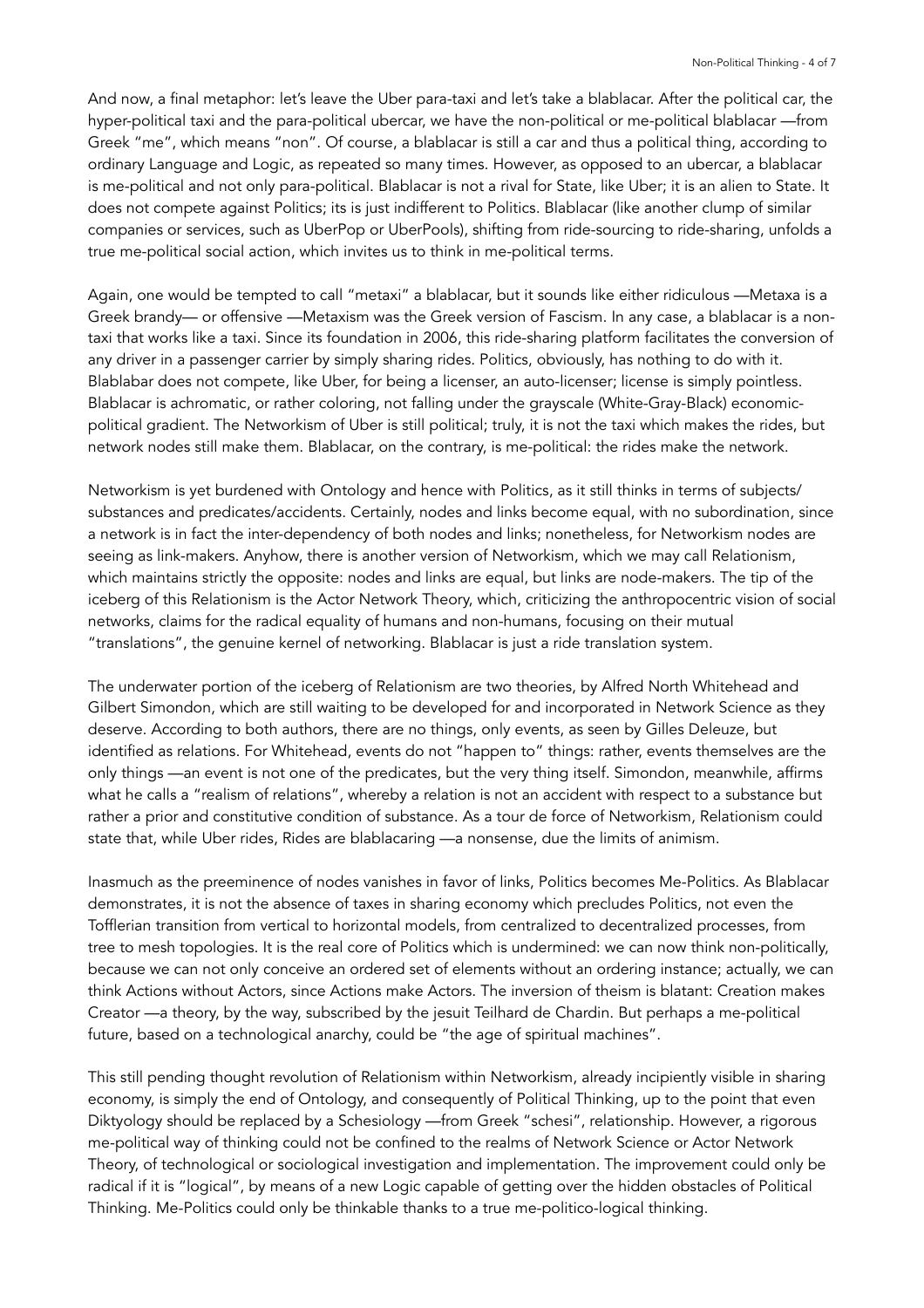The necessity of a new Logic, in formal as well as in informal terms, seems evident: we have new physical, biological, mental and social phenomena to be explained more accurately, and new processes and techniques to be strengthened by means of this improved explanation. For now, we have a new Being and an old Thinking, still dominated by an old Speaking. Language is not neutral at all. It is not a hammer for every nail; it is a "nail-maker" —as Abraham Maslow said: "If the only tool you have is a hammer, you tend to see every problem as a nail". Language shapes our conscience unconsciously. It is the "Blub paradox" by Paul Graham, talking about developers and programming languages: "They're satisfied with whatever language they happen to use, because it dictates the way they think about programs".

We must extend this criticism to every language and, above all, to our ordinary Language, the "natural" Language of logicians, because it invisibly conveys a Logic that must and can be criticized and reformed. Language is not neutral; on the contrary, it is belligerent. Its dictation is not only psychological: it is, as we have seen with cars, taxis, ubercars and blablacars, political. Natural language is not natural; it is artificial the difference between natural and artificial is artificial; the difference between nature and culture is cultural. Our ordinary Language is animist because men were culturally animist; it is political because there have been States. And so our effort should be the opposite of that undertaken by Noam Chomsky: instead of neutralizing language and begging for more Politics, de-neutralizing language and begging for less Politics.

Less Politics, or at least, but mainly, less Political Thinking. We emphasized it previously: there are policies, politicians and policemen, external Politics, but there is also an internal Politics, which commands our thoughts and our way of thinking, our Logic, and that is not only poor for explaining reality and strengthen our possibilities, but an obstacle to reach them. Perhaps Politics is still useful; Political Thinking is useless. It obliges us to see substances beyond accidents, order as the product of a transcendent instance or linkmaker nodes. What is the logical structure of these insights, the common denominator shared by these perceptions and expressions? The answer is as simple as disturbing: Logic, the classical or standard Logic, unaltered from Aristotle, its beta, to Russell, its GA.

Everyone knows it —but everybody knows with it, too: classical Logic is the system based on the law of the excluded middle and the law of noncontradiction, forbidding the principle of explosion —*ex falso quodlibet*. It is formally axiomatized on Set Theory by means of its crucial concepts of inclusion and membership, but what is not fully realized is that, in this way, classical Logic is an Echonto-Logic —from Greek "echein", to have— and that its laws could be reduced to a single law: a continent cannot be contained by its content or a content cannot contain its continent. For classical Logic, to be is to have and to be had, as shows the etymology of "to behave". This is why Bernard Bolzano said that the canonical form of the identity is the membership. Echontology is the very essence of this Logic.

"This is a car" means that this belongs to or is had by the set of all cars. "This car is yellow" means that yellowness belongs to or is had by the set which is this car, and neither the set of all cars can be had by this car nor this car can be had by yellowness. Ontology is Echontology, since all is conceived as continents and contents that must never be confused. The law is almost divine, as Petrus Comestor, a twelfth-century French theologian, said: "In principio creavit Deus coelum et terram, id est continens et contentum" [In the beginning God created the heaven and the earth, that is to say, the continent and the content]. Classical Logic, as well as its partner, ordinary Language, is a Continental Drift and hence a Geopolitics, as we already know: there is no element without a Set, content without Continent, ordering without an Orderer.

However, classical Logic, the Echonto-Logic, is not "natural", but cultural, though not unnatural. In fact, we could see Echontology as the logical expression of our instincts of possession and belongingness, of having and being had, of "tenance" and "pertenance". One can even imagine an echontogenesis: these "ordering" instincts, culturally reinforced up to the point of becoming ideologies, are the weapons to fight against our supreme enemy: chaos, dis-order (disease, violence, and finally death). Of course, chaos is unavoidable, but we have Echontology to forget it; there is no order, cosmos —even the laws of Physics break down at singularities—, but we have a cosmetic. As Peter de Vries said, "Life is a zoo in a jungle".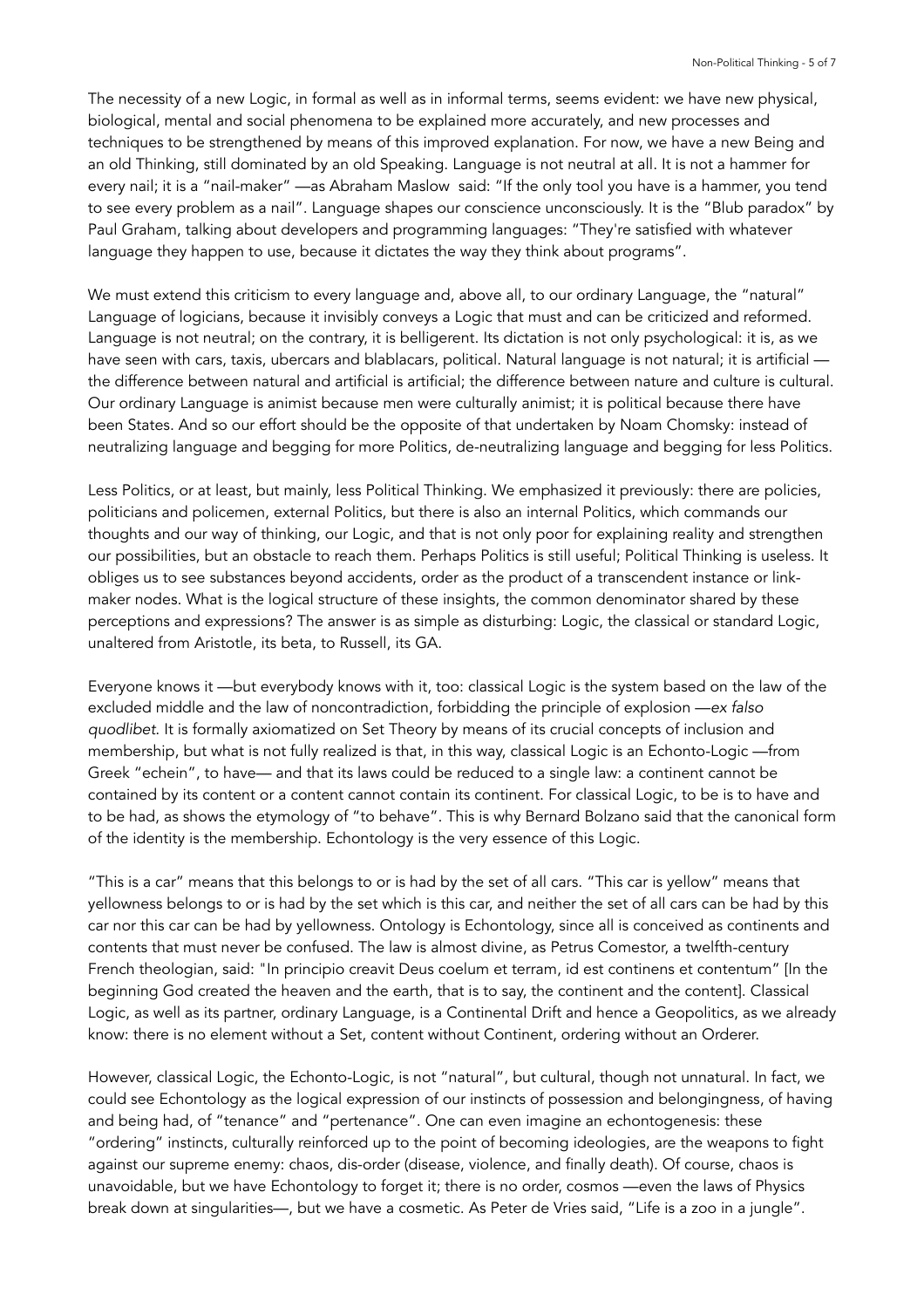We are so echontological accustomed to think in the order as the rule, that we employ "disorder" to name chaos —like the ancient Romans named "negotium" (business) what was not "otium" (leisure). It does not matter if it is a complexity (what is unorderable), an anomaly (what escapes from order), or a contradiction (what destroys order); chaos is always a defiance of Echontology, although it has learnt to deal with these versions of chaos with, amongst others, Chaos Theory. Nevertheless, there is another version of chaos that Echontology has never known how to deal with. It is not complex, but simple; it is not anomalous, but trivial; it is not contradictory, but fertile. The classics called it aporia; the medievals, insolubilia; the moderns, antinomy. We call it paradox.

Every paradox is a contradiction, but not every contradiction is a paradox. Echontology always tries to equalize them. Its solution to paradox is always their dissolution. Its rejection consists of forbidding the universality of thought, set or language and imposing a political hierarchy of meta-thoughts, meta-sets and meta-languages in order to avoid, respectively, the logical, mathematical and semantic contradictions when self-reference appears, and the distinction of continents and contents disappears. This "matryoshka dolls " strategy was that which Bertrand Russell followed, after rediscovering paradoxes and making Mathematics reach a severe crisis, the *Grundlagenkrise,* echoed in Physics by the paradoxes in Quantum Mechanics. The echontological orthodoxy made Science get out of the crisis, but Science would no longer be the same.

Science had to admit that, as Karl Popper said, "all clocks are clouds", becoming more modest, less deterministic and "ordered" (and so more powerful). In any case, paradox seemed to vanish from theory forever. The victory of Echontology looked undeniable. Or maybe not. A very cold winter morning of 1991, this philosopher in residence discovered in the shelfs of the library of the Belgian University of Louvain a couple of books by the most cryptic thinker he ever met, François Laruelle. Non-Philosophy, as Laruelle calls his theory, did not deserve any review then, albeit (or because) it was absolutely disruptive. The philosopher became a friend of his, published the first book on his work, and one day, singing in a band after teaching IT and translating Lope de Vega into English with a Hungarian buddy, he invented Mechontology.

The philosopher died and was reborn as the mechontologist in residence —but, as far as he knows, there are no further. Then he extracted the paradoxical logic of Non-Philosophy, consolidating it by means of Paraconsistency and Dialetheism by Graham Priest, the most daring non-classical Logic, and began to practice a hopefully well structured array of methodical rules on the old or new philosophical topics: Ethics, Politics, Knowledge, Being or blablacars. What is Mechontology? It is merely a way of thinking that takes paradox as both its object and protocol. It sounds solemn, but hitherto Mechontology was only known by some stoic relatives and an even more stoic dozen of pupils in private lessons —the mechontologist aspired to be known as the most unknown man in the world, as only a paradox lover could confess…

Mechontology, as its "me" indicates, is of course a negation of Echontology. It must be noticed, however, that this negation works as the "non" of Non-Euclidian Geometry or Non-Philosophy. Echontology is thus only negated as a Whole and transformed in just a Part of the Whole of Logic and Thinking. Paradox is not simply mental; it is physical, ethical and social, and even more crucial, it is not the periphery of Reality, but its very centre —in order to stress its true scope, Mechontology prefers "mechonticity" as opposed to "paradox" due to the restricted mental denotation of the latter. Echontology sees reality as an ordered zoo; Mechontology, as a chaotic, paradoxical jungle. Echontology is not wrong; it is just insufficient, since the jungle is much broader than the zoo, and even zoos are jungles.

The echontological law: "a continent cannot be contained by its content or a content cannot contain its continent" is just a case of a more general, mechontological "law" that admits that there are continents that do not contain contents, that are self-contained or that are contained by their contents. The echontological law protects us from chaos, and gives birth to Politics. The mechontological law protects us from a fictional cosmos, and gives birth to Mepolitics. Echontology only can see taxis and taxes; Mechontology can see metaxis and metaxes. Could Mechontology contribute to clarify and accelerate, amongst others, the still pending thought revolution of Relationism within Networkism as its new Logic?